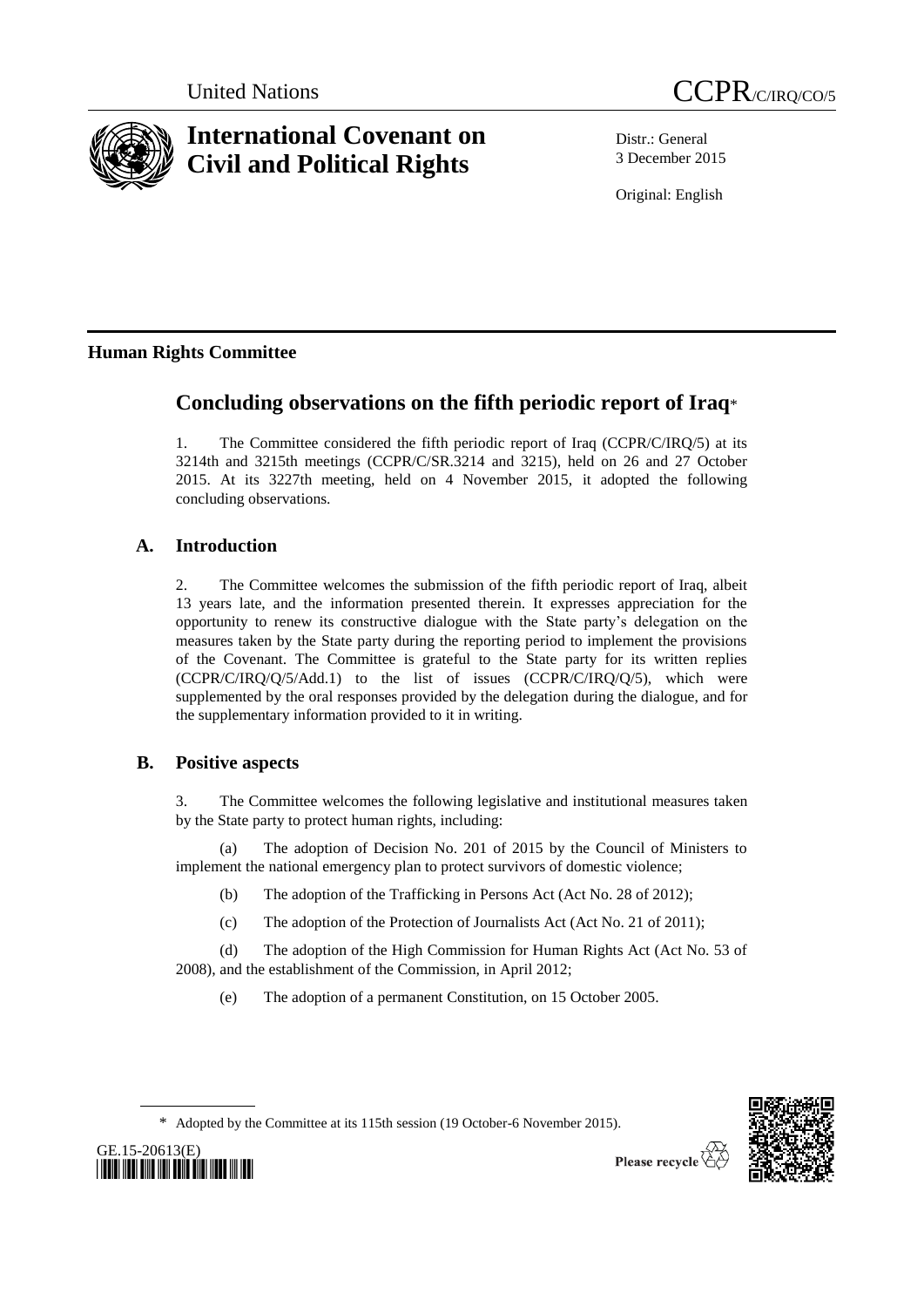4. The Committee welcomes the accession to the following international instruments by the State party:

(a) The Convention on the Rights of Persons with Disabilities, on 20 March 2013;

(b) The Convention against Torture and Other Cruel, Inhuman or Degrading Treatment or Punishment, on 7 July 2011;

(c) The International Convention for the Protection of All Persons from Enforced Disappearance, on 23 November 2010;

(d) The Optional Protocols to the Convention on the Rights of the Child on the sale of children, child prostitution and child pornography, and on the involvement of children in armed conflict, on 24 June 2008.

#### **C. Principal matters of concern and recommendations**

#### **Domestic applicability of the Covenant**

5. While noting that treaties that have been ratified and published in the Official Gazette can be applied by the courts, the Committee regrets not having received examples of cases in which the provisions of the Covenant have been invoked before or applied by the courts. Furthermore, it notes that the State party has not yet acceded to the First Optional Protocol to the Covenant (art. 2).

6. **The State party should make more vigorous efforts to raise awareness about the Covenant and its applicability in domestic law among judges, lawyers and prosecutors to ensure that its provisions are taken into account by the courts. It should also consider acceding to the First Optional Protocol to the Covenant, which establishes an individual complaint mechanism.**

#### **National human rights institution**

7. The Committee is concerned at the reported difficulties faced by the High Commission for Human Rights in carrying out its mandate, including a lack of adequate resources and constraints in practice to effectively discharging certain mandated activities, such as visiting and inspecting places of deprivation of liberty (art. 2).

8. **The State party should adopt the measures necessary to ensure that the High Commission for Human Rights is able to carry out its mandate fully, effectively and independently, in conformity with the principles relating to the status of national institutions for the promotion and protection of human rights (the Paris Principles). It should ensure that the Commission has sufficient financial and human resources, that it is equally accessible to all persons throughout the State party's territory and that all public authorities fully cooperate with it.**

#### **Counter-terrorism measures**

9. The Committee acknowledges the State party's need to adopt measures to combat acts of terrorism. However, it is concerned at information that the Counter-Terrorism Act (Act No. 13 of 2005) provides for a broad definition of terrorism that is susceptible to wide interpretation and that the death penalty is mandatory for a wide range of activities defined as terrorist acts. The Committee is also concerned at reports of the extensive use of this Act, including with respect to children, as well as to women who fail to report the activities of their husbands suspected of terrorism (art. 2).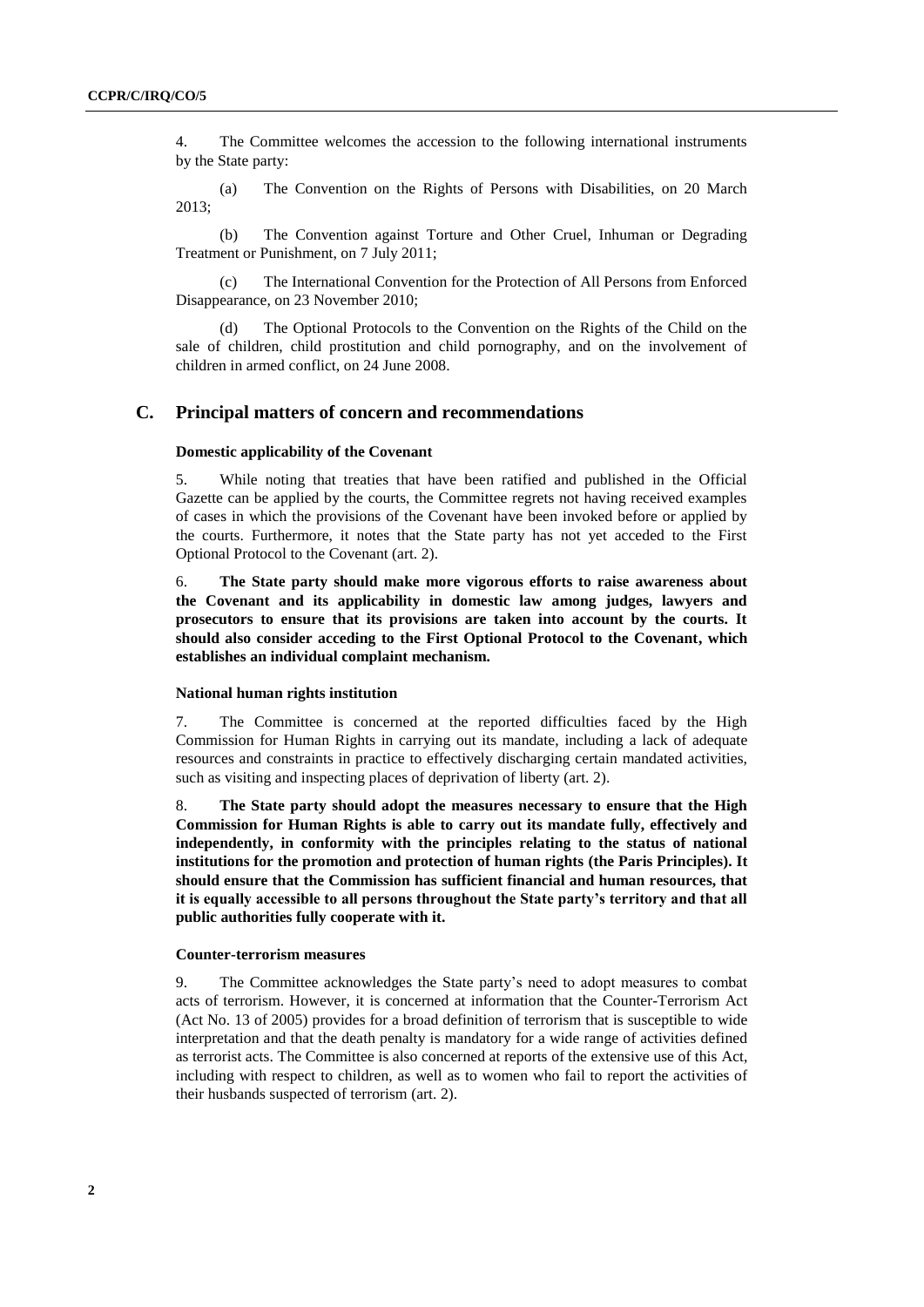10. **The State party should adopt the steps necessary to address the breadth of the definition of terrorism and to ensure that any existing or new counter-terrorism legislation, including the draft law before the legislature, is fully compliant with the Covenant. It should also ensure that measures taken to combat terrorism are fully compatible with its obligations under the Covenant, do not include the mandatory imposition of the death penalty and are never abusively applied.**

#### **Non-discrimination and equal protection of rights**

11. The Committee is concerned at allegations of acts of discrimination and violence against persons on the basis of their real or perceived sexual orientation or gender identity, as well as the social stigmatization and social exclusion of these persons. Taking into consideration the State party's comment in its periodic report (see CCPR/C/IRQ/5, para. 177), the Committee regrets the lack of clarity on the right of homosexuals to hold peaceful demonstrations. While the Committee observes the diversity of morality and cultures internationally, it recalls that they must always be subject to the principles of universality of human rights and non-discrimination. The Committee is also concerned at the lack of comprehensive anti-discrimination legislation (arts. 2, 6, 7, 17, 19, 21 and 26).

#### 12. **The State party should:**

**(a) Vigorously combat stereotypes about and negative attitudes towards persons on the basis of their sexual orientation or gender identity;**

**(b) Take the measures necessary to ensure that such persons can fully enjoy all the human rights enshrined in the Covenant, including the right to peaceful assembly;**

**(c) Adopt robust measures to effectively prevent acts of discrimination and violence against such persons and ensure that all acts of violence against them are effectively investigated, perpetrators brought to justice and victims compensated. It should also collect comprehensive data on cases of violence against persons on the basis of their sexual orientation or gender identity;**

**(d) Consider enacting comprehensive anti-discrimination legislation that provides full and effective protection against discrimination in all spheres and contains a comprehensive list of prohibited grounds for discrimination, including sexual orientation and gender identity.**

13. The Committee is concerned about the persistence in legislation of discriminatory provisions against women, such as those contained in the Criminal Code and in the Personal Status Act, including provisions that permit polygamy under certain circumstances. It is also concerned at the low representation of women at the highest levels of Government and in the judiciary (arts. 3 and 26).

14. **The State party should take more robust measures to guarantee de jure and de facto equality between men and women. In particular, it should:**

**(a) Speed up the review of its domestic legislation and repeal, or amend in accordance with the Covenant, all provisions that discriminate against women and permit violence against them;**

**(b) Strengthen its efforts to increase the representation of women in public life, particularly at the highest levels of the Government and in the judiciary;**

**(c) Step up its efforts to eliminate gender stereotypes regarding the role and responsibilities of men and women in the family and society.**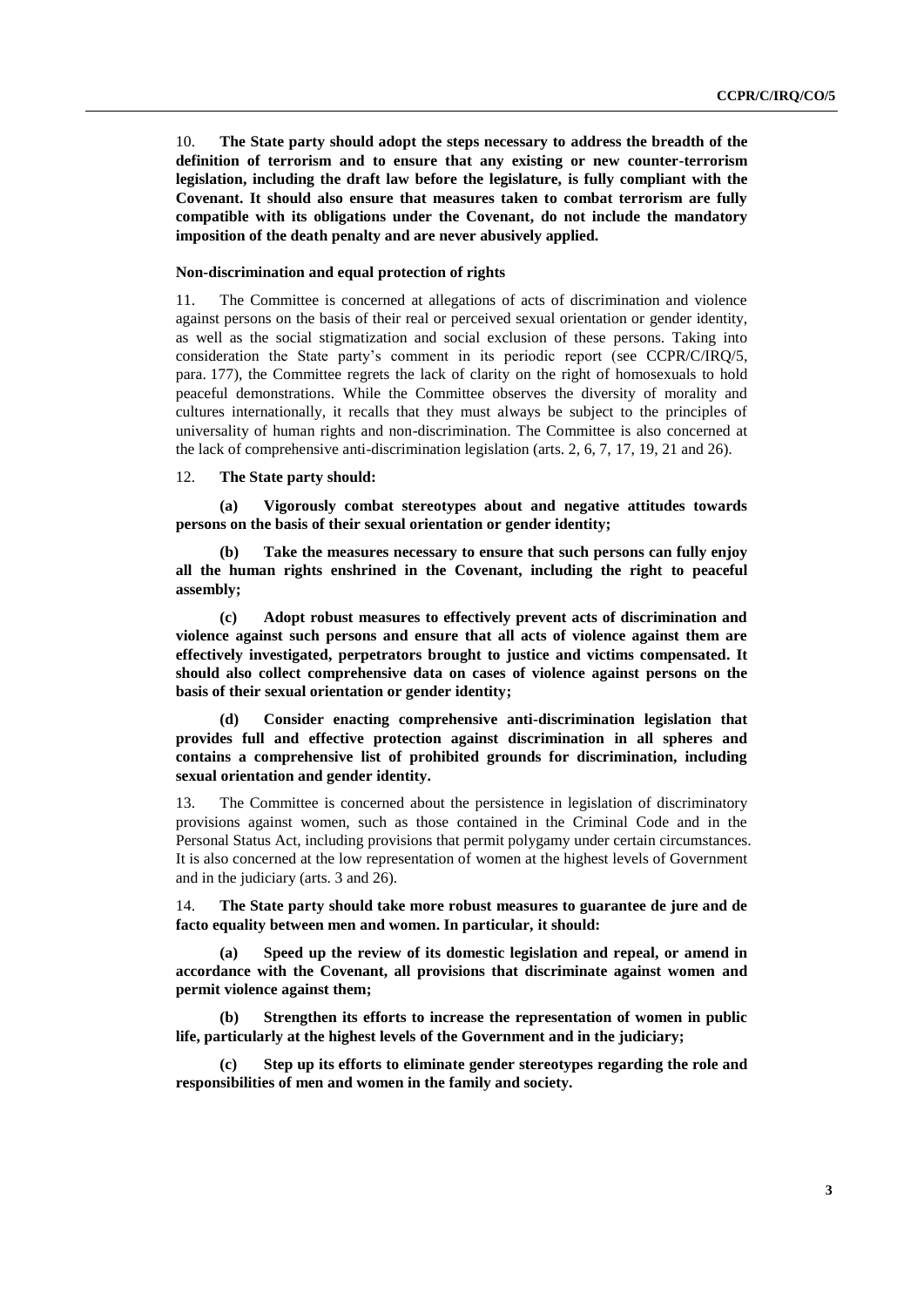#### **Harmful practices that discriminate against women and girls**

15. The Committee is concerned at reports of early, "temporary" and forced marriages. While welcoming the efforts undertaken to combat female genital mutilation in the Kurdistan region, including the criminalization of that practice, the Committee is concerned that female genital mutilation has not yet been prohibited in the rest of the State party's territory (arts. 2, 3, 7, 23 and 24).

16. **The State party should strengthen its efforts to prevent and eradicate harmful practices that discriminate against women and girls, particularly early,** "**temporary**" **and forced marriages and female genital mutilation, including by taking more vigorous measures to generate public awareness about their negative effects. It should also ensure that all forms of female genital mutilation are prohibited in all its territory and that relevant criminal legislation in the Kurdistan region is efficiently enforced. The State party should further guarantee that victims of these practices have access to effective remedies.**

#### **Past human rights violations**

17. Recalling its previous concluding observations (see CCPR/C/79/Add.84, para. 8), the Committee notes the adoption of the Iraqi Supreme Criminal Tribunal Act (Act No. 10 of 2005) relating to the human rights violations perpetrated during the 1968-2003 period and the measures taken to provide remedies to victims of human rights violations during that period. It also notes the adoption of the act on compensation of victims of military operations, military errors and acts of terrorism (Act No. 20 of 2009). The Committee notes the information provided by the State party that the Iraqi Supreme Criminal Tribunal is no longer functioning, as it has served its purpose. It regrets not having received detailed information on accountability for past human rights violations, particularly on the number of perpetrators convicted and sentences imposed and on any ongoing investigations, and reparations (arts. 2, 6 and 7).

18. **The State party should take all measures necessary to ensure that no serious human rights violation perpetrated within its territory in the past goes unpunished and that all victims or members of their families receive full reparation.**

#### **Allegations of human rights violations in the context of the ongoing armed conflict**

19. The Committee deplores the information on the grave crimes under international law perpetrated by the so-called Islamic State in Iraq and the Levant (ISIL) and affiliated groups, including killings, abductions, enslavement, rape, torture, recruitment of children and forced marriage. In this respect, it notes with concern the report of the Office of the United Nations High Commissioner for Human Rights which concluded that ISIL may have perpetrated genocide against the Yezidi community, as well as crimes against humanity and war crimes (see A/HRC/28/18, para. 78). While noting the information provided by the State party on its efforts to protect civilians in combat zones, the Committee is also concerned about allegations of human rights violations committed by Iraqi Security Forces and affiliated armed groups against civilians in their efforts to defeat ISIL, including extrajudicial killings, torture and indiscriminate attacks (arts. 2, 6, 7, 9, 24 and 27).

#### 20. **The State party should make more vigorous efforts to ensure that:**

**(a) All serious human rights violations are independently, promptly and thoroughly investigated, that perpetrators are brought to justice and adequately sanctioned as soon as feasible, and that victims receive full reparation;**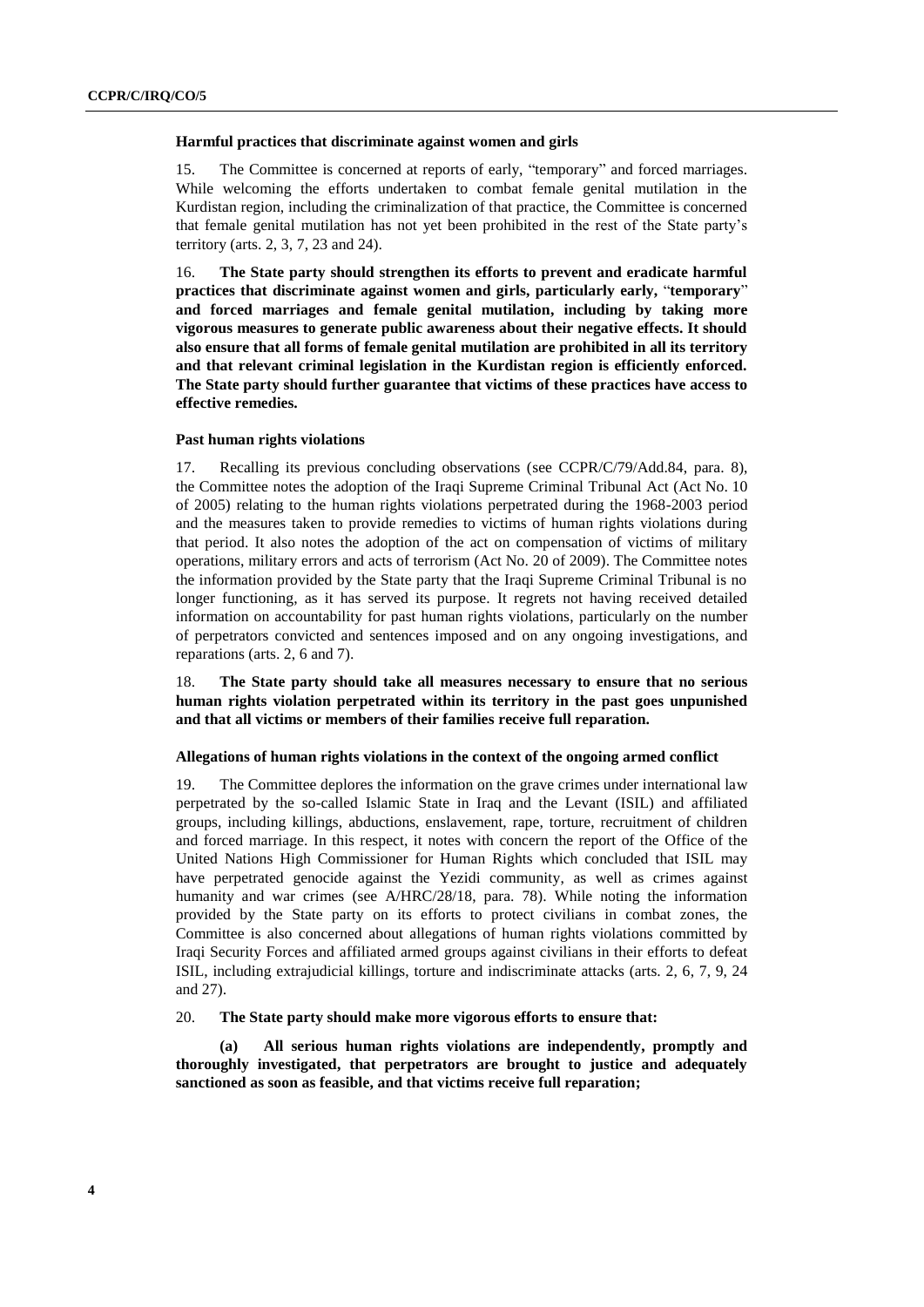**(b) Its forces, groups under its control and forces collaborating with it do not perpetrate human rights violations, and that they take all necessary precautionary measures to avoid civilian casualties;**

**(c) All persons under its jurisdiction, in particular those who are most vulnerable owing to their ethnicity or religion, are afforded the necessary protection from violent attacks and gross human rights violations;**

**(d) Victims, particularly women and girls released from ISIL, receive adequate support, and that children who have been used in or recruited into armed conflict receive adequate assistance for their physical and psychological recovery and reintegration.**

#### **Internally displaced persons**

21. While noting the measures taken by the State party to address the situation of the more than 3 million internally displaced persons, the Committee is concerned at reports that some internally displaced persons have faced discriminatory constraints on their freedom of movement (arts. 2, 12 and 26).

22. **The State party should continue to strengthen its efforts to guarantee to internally displaced persons the rights protected under the Covenant, including their freedom of movement, without discrimination.**

#### **Asylum seekers and refugees**

23. While welcoming the State party's hospitality towards asylum seekers and refugees, the Committee is concerned at information that the legal framework in force concerning refugees does not adequately guarantee the protection of asylum seekers and refugees under the Covenant and at the delay in adopting a new comprehensive legal framework in line with the Covenant. It is also concerned at allegations that the current security situation and the lack of an adequate framework of protection have led to instances of refoulement. The Committee is further concerned at allegations that Palestinian refugees have faced protection issues, including violent attacks (arts. 2, 6, 7 and 13).

24. **The State party should take the steps necessary to accelerate the adoption of a new comprehensive legal framework on asylum- and refugee-related matters that complies with the Covenant. It should also ensure that the prohibition against refoulement is strictly respected in all circumstances. In addition, the State party should strengthen its efforts to ensure the effective protection of asylum seekers and refugees.**

#### **Violence against women**

25. The Committee is concerned at reports that violence against women, including domestic violence and "honour killing", remains a serious problem in the State party and at allegations that local non-governmental organizations (NGOs) are prohibited from running shelters for victims of domestic violence. While welcoming the adoption of the Kurdistan Region Act (Act No. 8) of 2011 on domestic violence, the Committee is also concerned that the State party has not yet adopted comprehensive legislation to combat violence against women, including marital rape, in the rest of its territory. The Committee is further concerned at Criminal Code provisions establishing "honourable motives" as a mitigating circumstance for murder and allowing for the exoneration of rapists if they marry their victims (arts. 3, 6 and 7).

#### 26. **The State party should redouble its efforts to prevent and combat all forms of violence against women and, in particular, should:**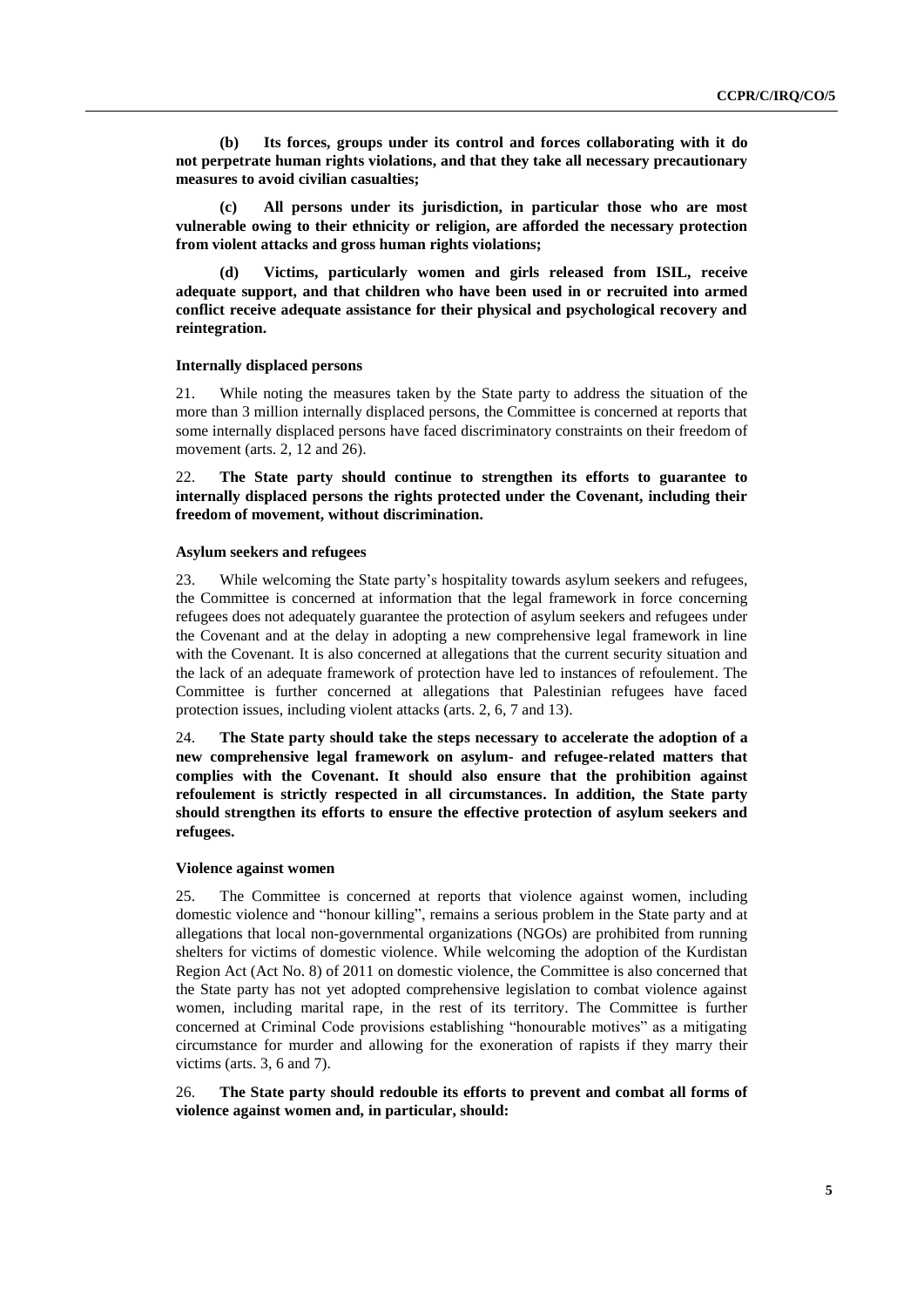**(a) Facilitate the reporting of cases of violence against women and ensure that all such cases are promptly and thoroughly investigated, that perpetrators are brought to justice and that victims have access to full reparation and means of protection, including access to State- and NGO-run shelters or centres throughout the State party's territory;**

**(b) Swiftly amend its legislation to guarantee adequate protection of women against violence, including by repealing the Criminal Code provisions establishing "honourable motives" as a mitigating circumstance for murder and allowing for the exoneration of rapists who marry their victims, and by ensuring that all forms of violence against women, such as domestic violence and marital rape, are criminalized with appropriate penalties in all its territory. In this respect, the State party should speed up the adoption of the draft law on domestic violence at the national level and ensure that the final text is fully compliant with the Covenant;**

**(c) Increase its awareness-raising activities on the unacceptability and negative effects of violence against women and on the resources and protections available to victims, initiate programmes for perpetrators of domestic violence to change their violent behaviour, and reinforce its training activities for State officials so that they can respond effectively to all forms of violence against women.**

#### **Death penalty**

27. Recalling its previous recommendation (see CCPR/C/79/Add.84, para. 10), the Committee remains concerned that domestic law punishes with the death penalty crimes that do not meet the threshold of the "most serious crimes" within the meaning of article 6 (2) of the Covenant. It is also concerned at information that the death penalty is mandatory for certain crimes and that certain crimes punishable with the death penalty are explicitly excluded from being granted special pardon. The Committee is further concerned about allegations of instances in which death sentences have been imposed on the basis of confessions obtained under duress or torture, or otherwise in the context of trials that did not meet the standards of article 14 of the Covenant. In addition, the Committee is concerned at reports of the great number of cases in which the death penalty is imposed and the frequency of its application (arts. 6, 7 and 14).

28. **The State party should give due consideration to abolishing the death penalty and acceding to the Second Optional Protocol to the Covenant, aiming at the abolition of the death penalty. If the death penalty is maintained, the State party should take all measures necessary, including legislative action, to ensure that: (a) the death penalty is provided only for the most serious crimes; (b) it is never mandatory; and (c) pardon or commutation of the sentence is available in all cases, regardless of the crime committed. The State party should also ensure that, if imposed at all, the death penalty is never imposed in violation of the Covenant, including in violation of fair trial procedures.**

#### **Prohibition of torture and ill-treatment**

29. The Committee is concerned at information that the State party's criminal legislation does not adequately ensure that acts covered by the internationally accepted definition of torture are fully criminalized. It is also concerned at allegations that torture and ill-treatment are often practised by the police mainly as a means to elicit confessions; that, despite the prohibition in domestic law, confessions obtained under duress have been used as evidence in court and allegations made by defendants in this respect have not been adequately investigated; that many women deprived of liberty, particularly women detained on terrorism-related charges, have been subjected to rape and sexual assault; and that a number of deaths in custody have been the result of torture or ill-treatment. It also notes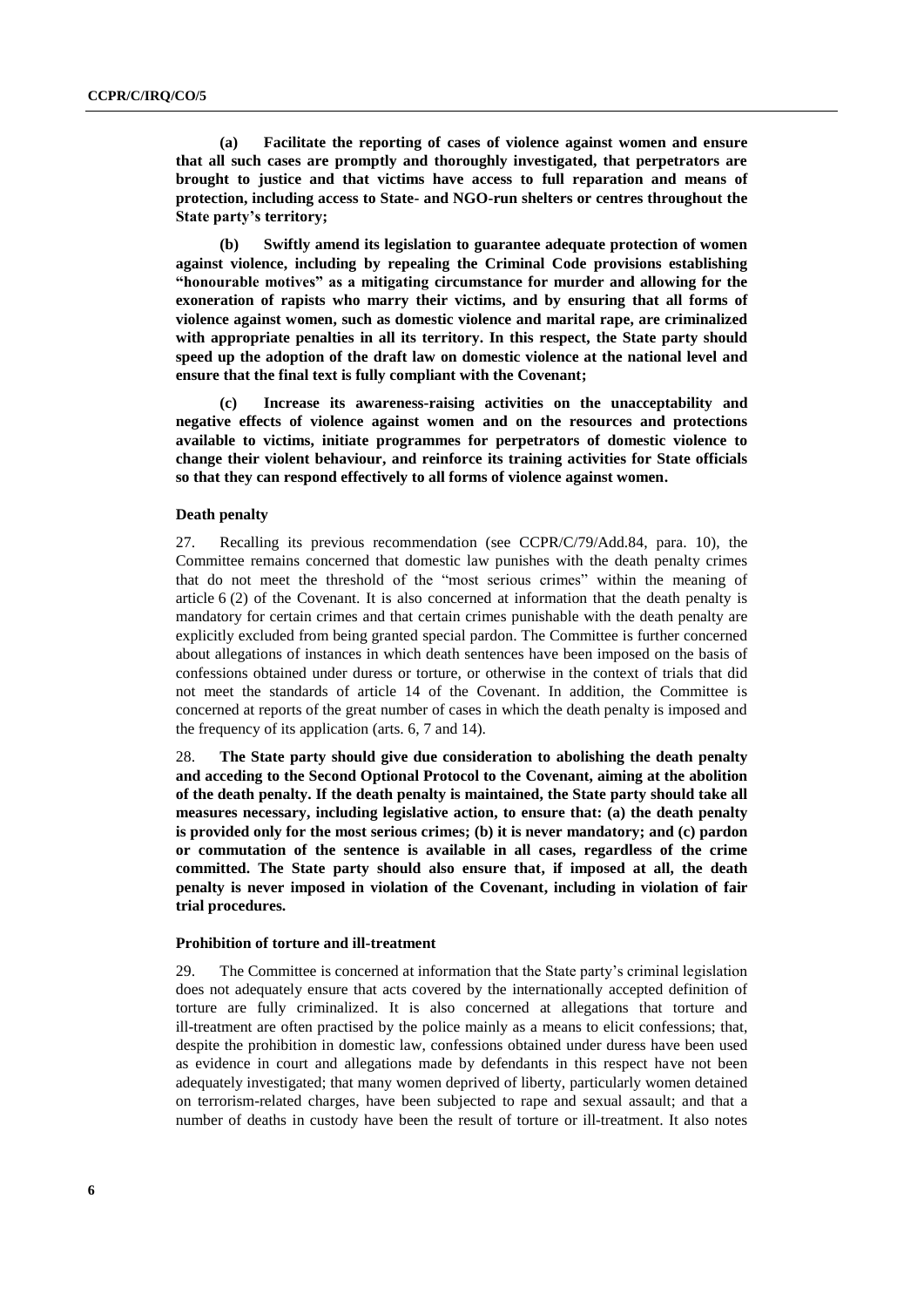with concern the low number of investigations carried out vis-à-vis the number of complaints of torture and ill-treatment registered (arts. 2, 6, 7 and 14).

30. **The State party should:**

**(a) Adopt the legislative measures necessary to ensure that the Criminal Code includes a definition of torture that is fully in line with article 7 of the Covenant and other internationally established norms, preferably by codifying it as an independent crime which stipulates sanctions that are commensurate with the gravity of the act;**

**(b) Take more vigorous steps to prevent torture and ill-treatment and to ensure that all such cases are promptly, independently and thoroughly investigated, that perpetrators are brought to justice and that victims receive full reparation;**

**(c) Ensure that confessions obtained in violation of article 7 of the Covenant are not accepted by courts under any circumstances, that allegations made by defendants that a statement was made under torture or ill-treatment are promptly and adequately investigated, and that the burden of proving that the confession was made voluntarily falls on the prosecution;**

**(d) Ensure that all cases of death in custody are promptly, independently and thoroughly investigated and, if it is determined that they were the result of torture, ill-treatment or wilful negligence, that the perpetrators are brought to justice.**

#### **Trafficking in human beings and forced labour**

31. The Committee is concerned about information that trafficking in persons and forced labour remain significant problems in the State party (art. 8).

32. **The State party should further strengthen its efforts to combat, prevent, eradicate and punish trafficking in persons and forced labour. In particular, it should ensure that all cases of human trafficking and forced labour are thoroughly investigated, that perpetrators are brought to justice, and that victims receive full reparation and means of protection, including access to adequately resourced shelters. It should also adopt the measures necessary to guarantee that victims, in particular victims of sex trafficking, are not punished for activities carried out as a result of having been subjected to trafficking.**

#### **Right to liberty and security**

33. The Committee is concerned at allegations that, despite existing legal safeguards, security forces carry out arrests without judicial warrants, that many persons have been detained for prolonged periods without being brought before a judge, and that not all detainees have been released immediately after having been discharged by courts or having served their sentences. While noting the denial by the State party of the existence of secret detention facilities, the Committee nonetheless remains concerned at allegations of persons having been held in secret detention. It is also concerned at allegations that a large number of persons have been held in pretrial detention for periods exceeding those prescribed in domestic law and that persons charged with offences punishable with the death penalty can be held in pretrial detention indefinitely until the investigation phase is concluded (art. 9).

34. **The State party should adopt the measures necessary to guarantee that anyone arrested or detained enjoys in practice from the outset of the deprivation of liberty all fundamental legal safeguards enshrined in article 9 of the Covenant. In particular, it should ensure that:**

**(a) Deprivation of liberty is carried out in full conformity with the Covenant;**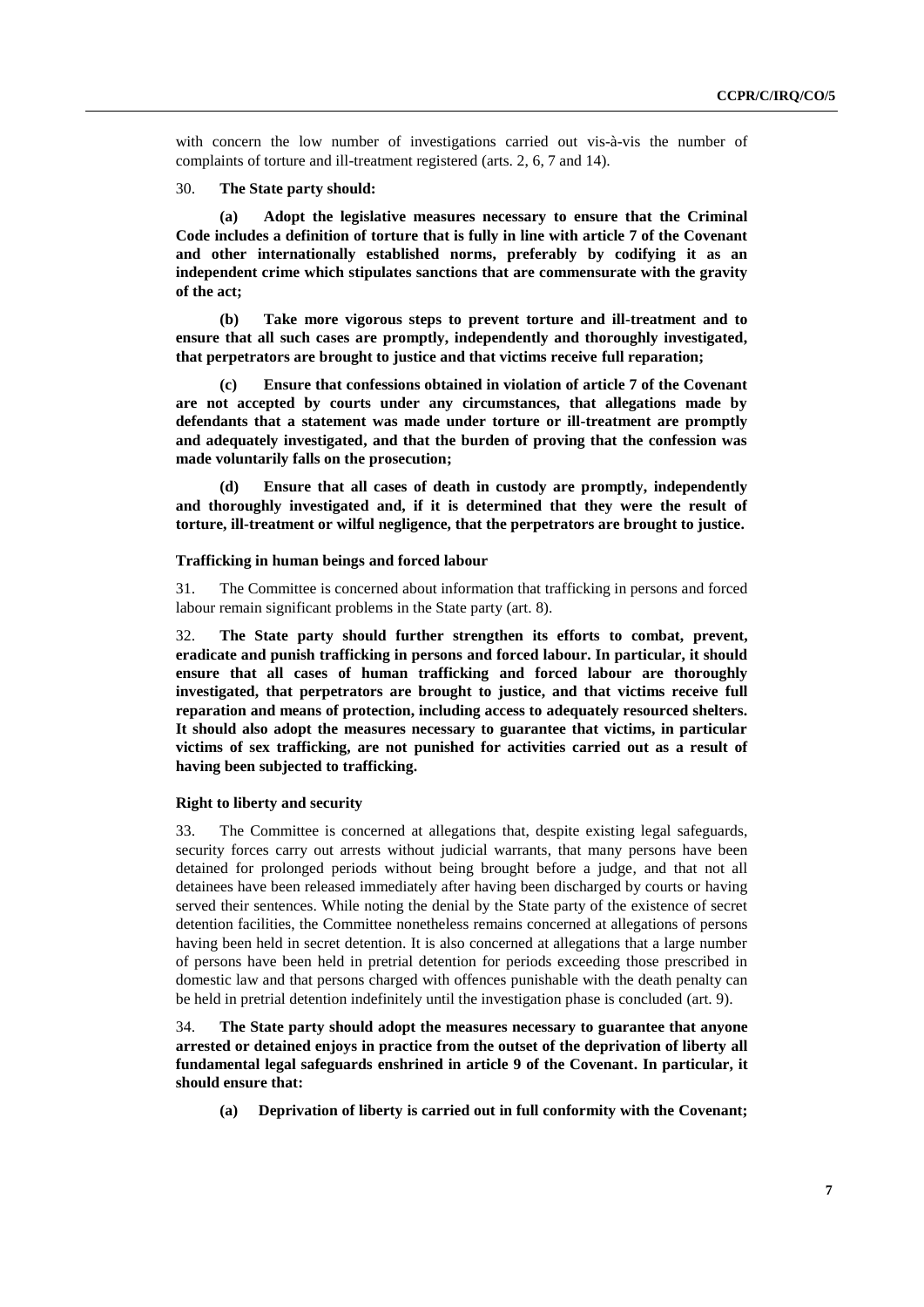**(b) Anyone arrested or detained on a criminal charge is brought promptly before a judge and tried within a reasonable time or released;**

**(c) Detainees who have been discharged by courts or served their sentences are released without delay;**

**(d) No one is held in secret detention;**

**(e) Prescribed periods of pretrial detention are respected in order to prevent excessive periods of detention, and that persons charged with offences punishable with the death penalty are not held in pretrial detention indefinitely.**

#### **Independence of the judiciary and fair trial**

35. The Committee is concerned about reports indicating that, in practice, the judiciary is neither fully independent nor impartial. It is also concerned at allegations that judges, lawyers and court officials have been intimidated, threatened and subjected to physical attacks, particularly by non-State actors. The Committee is further concerned at reports that violations of fair trial guarantees, including access to counsel, occur frequently in practice, particularly in terrorism cases (art. 14).

36. **The State party should take all measures necessary to ensure the full independence and impartiality of the judiciary in practice and guarantee that it is free to operate without any type of pressure or interference. It should also take the steps necessary to provide effective protection to judges, lawyers and court officials who are subjected to intimidation, threats and/or attacks and ensure that perpetrators are brought to justice. In addition, the State party should ensure that all judicial proceedings are conducted in full accordance with the fair trial guarantees enshrined in article 14 of the Covenant.**

#### **Freedom of religion**

37. The Committee is concerned about the existence of legal provisions and practices that may adversely affect the exercise of the right to freedom of religion or belief enshrined in article 18 of the Covenant. In particular, it is concerned about the affirmation by the State party that persons in Iraq have the right to change their religion "but only to Islam" and that Law No. 105 prohibiting the practice of the Baha'i faith remains in force (art. 18).

38. **The State party should guarantee that all people within its territory can fully enjoy their right to freedom of religion or belief enshrined in article 18 of the Covenant. In particular, it should eliminate discriminatory legislation and practices that violate the right to freedom of religion or belief.**

#### **Freedom of expression**

39. The Committee is concerned at allegations that journalists and media workers have been subjected to attacks and intimidation by both State and non-State actors, as well as prevented by security forces from covering stories (arts. 2, 7 and 19).

40. **The State party should increase its efforts to protect journalists and media workers against any kind of attack or intimidation, ensure that all human rights violations perpetrated against them are thoroughly investigated and those responsible brought to justice, and guarantee that officials avoid any interference with the legitimate exercise of the right to freedom of expression.**